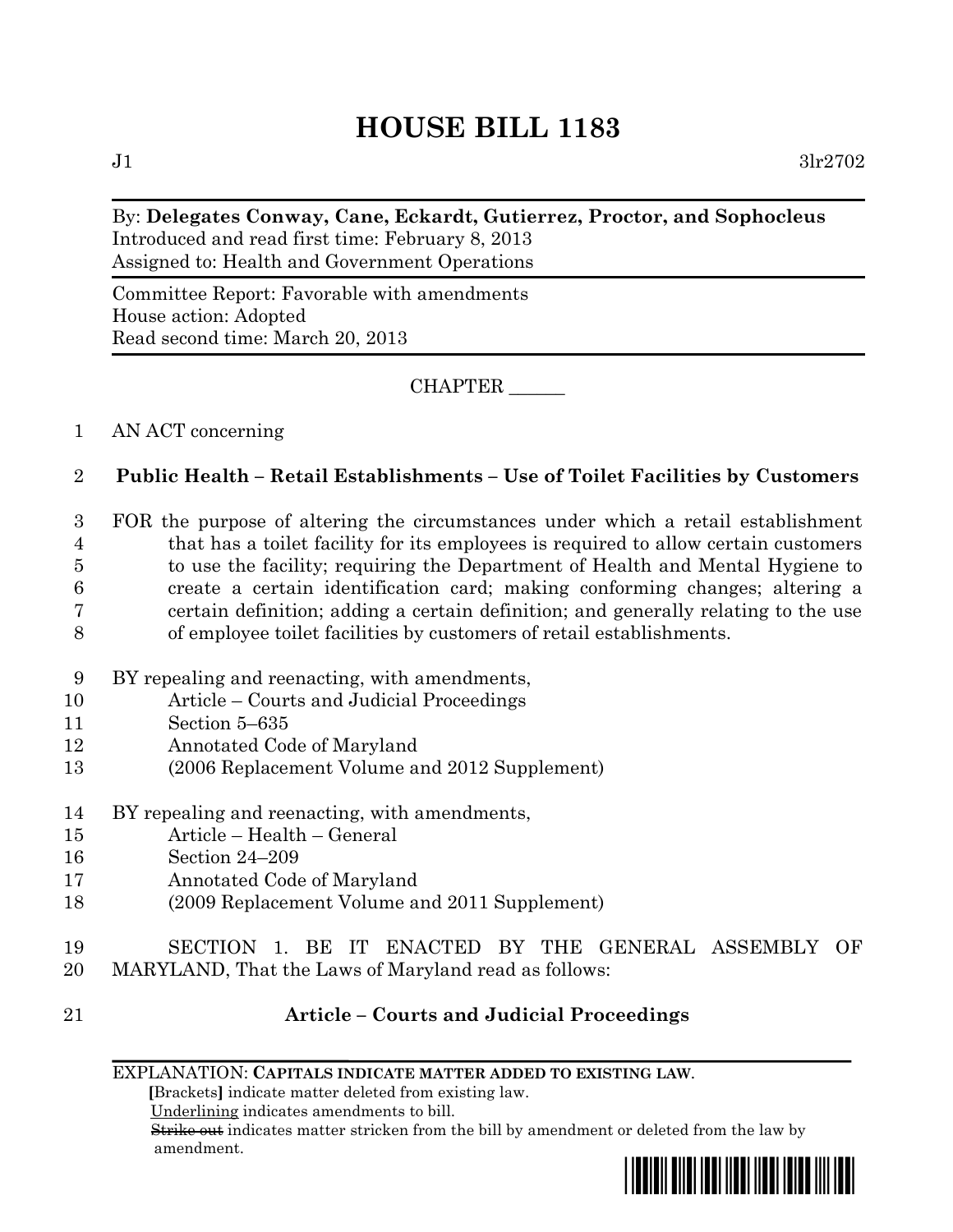#### **HOUSE BILL 1183**

- 
- 5–635.

 (a) In this section, "customer" means an individual who is lawfully on the premises of a retail establishment.

 (b) A retail establishment and any employee of a retail establishment are not civilly liable for any act or omission in allowing a customer, including a customer **WHO HAS AN ELIGIBLE MEDICAL CONDITION,** as defined in § 24–209 of the Health – General Article, to use a toilet facility that is not a public toilet facility, if the act or omission:

- 
- (1) Is not willful or grossly negligent;

 (2) Occurs in an area of the retail establishment that is not accessible to the public; and

 (3) Results in an injury to or death of the customer or any individual other than an employee accompanying the customer.

 (c) Notwithstanding any provision of this section, an employee toilet facility is not to be considered a public restroom.

- **Article – Health – General**
- 24–209.

 (a) **(1)** In this section**[**, "customer"**] THE FOLLOWING WORDS HAVE THE MEANINGS INDICATED.**

 **(2) "CUSTOMER"** means an individual who**[**:**] IS LAWFULLY ON THE PREMISES OF A RETAIL ESTABLISHMENT.**

## **(3) "ELIGIBLE MEDICAL CONDITION" MEANS:**

 **[**(1)**] (I) [**Suffers from**]** Crohn's disease, ulcerative colitis or any other inflammatory bowel disease, or any other medical condition that requires immediate access to a toilet facility; or

 **[**(2)**] (II) [**Utilizes**] A CONDITION THAT REQUIRES THE USE OF** an ostomy device.

 (b) At the request of a customer **DURING NORMAL BUSINESS HOURS**, and where a public restroom is not readily available, each retail establishment **[**with 20 or more employees**]** that has a toilet facility for its employees shall allow the customer to use the facility **IF:**